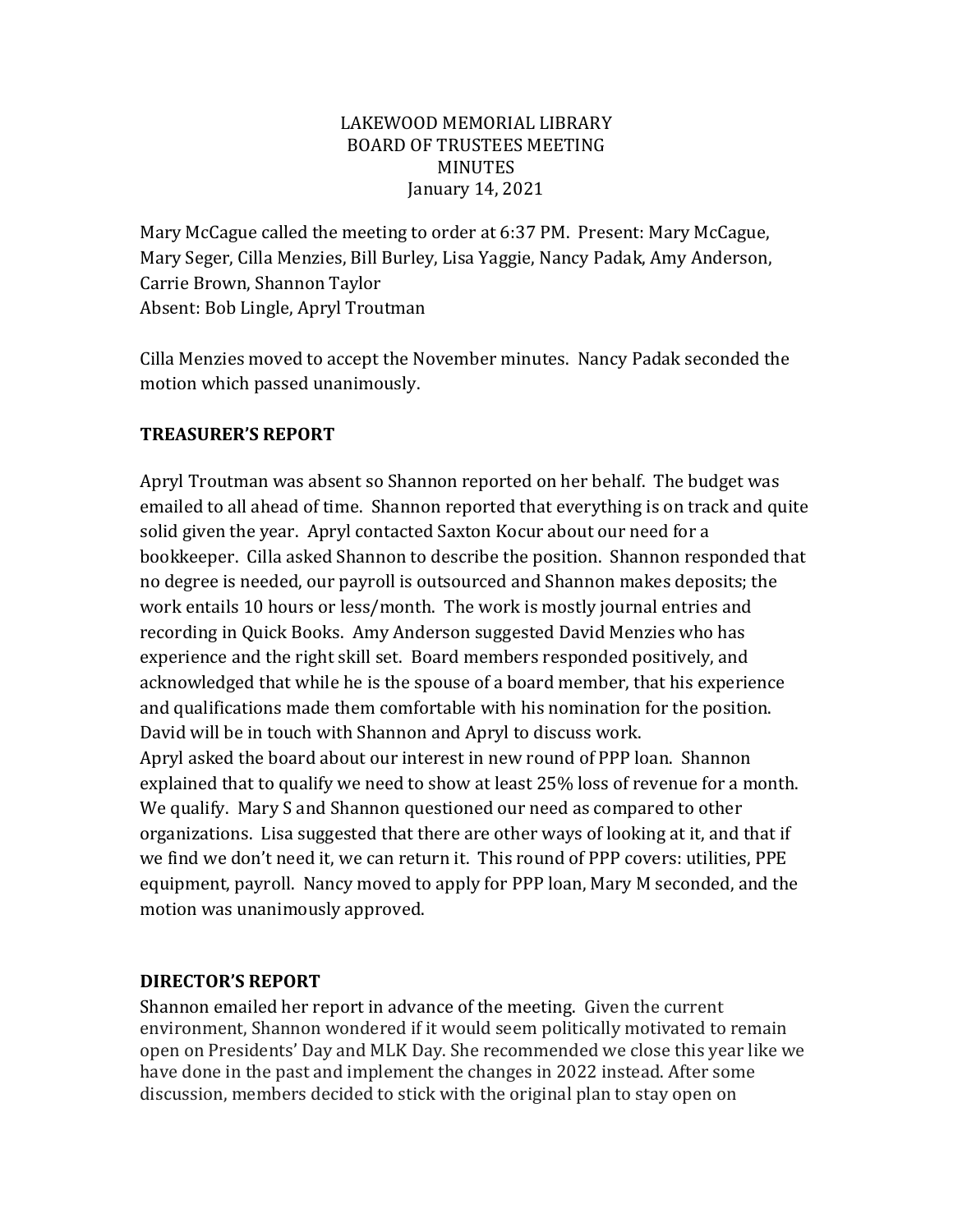President's Day and MLK Day in 2021 and promote it as a way to serve families when schools are closed. Shannon would pull resources related to holidays. She confirmed that LML will be open Good Friday and closed the Saturday before Easter. Shannon also mentioned that staying open until 8 has not been well received in terms of patronage. Shannon suggesting beginning Feb 1 hours be: MWF 10-6; TTh 10-8. Saturday 10-2. Mary S suggested trying the current hours for a 6 month period. Shannon said it was wearing on staff to be there with no patrons. Members discussed various options thoroughly. Ultimately, Cilla moved to follow Shannon's recommendation, Lisa seconded, and the motion was unanimously approved. The adjusted hours will be promoted as temporary hours due to COVID, with extended hours returning in the spring.

# **STANDING COMMITTEE REPORTS**

- A. Library Development Committee
	- Annual Appeal Mary S reported that a patron suggested doing a December appeal. Mary S suggested doing a smaller targeted mailing (200-300) in early December, with highlights of the year in review. She will implement this in 2021.
- B. Marketing/Publicity Committee No report. Bill asked about communications needs. Shannon asked for help marketing lagging online programs: children's programs, family networks, modern classics. Cilla suggested starting up Stonewall book club again. Bill asked if there was something different from Zoom – reading contest, current issues reading series? Amy will connect Shannon with Scott Cooper and the students at Southwestern involved in the diversity allies group to assess program possibilities. Others mentioned interest in providing reading lists around current issues. Cilla and others expressed interest in suggesting books. She suggested Just Mercy by Bryan Stephenson. Carrie will send link to Bryan Stevenson's talk at Smith College in March which the public can access.
- C. Personnel Committee Staff leave policy revision – the most recent edited version was passed by the Executive Committee in December (for timing purposes) and will be sent with minutes.
- D. Grounds and Facilities Committee no report; but Mary M inquired about the boat project for reading corner. Cilla will make a plan to visit the boat with Skid Proctor to see what work needs to be done to make it appropriate for our use.
- E. Strategic Planning Committee Shannon is due to participate in the Library System Strategic Planning meetings and will have feedback moving forward.